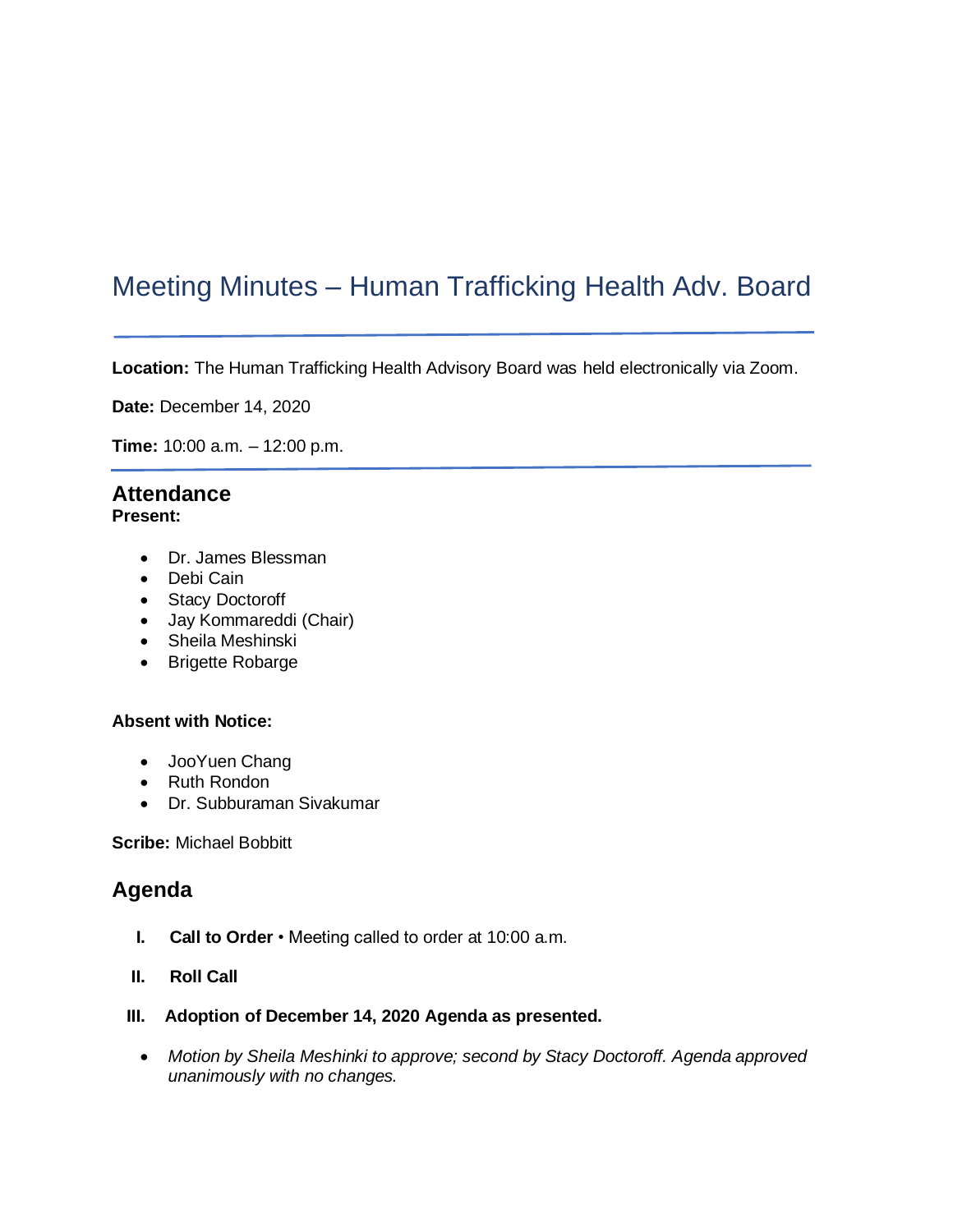#### **IV. Adoption of Meeting Minutes from December 5, 2019**

• *Motion by Sheila Meshinki to approve; second by Stacy Doctoroff. Minutes approved unanimously with no changes.* 

#### **V. Adoption of Meeting Minutes from September 17, 2020**

• *Motion by Dr. James Blessman to approve; second by Stacy Doctoroff. Minutes approved unanimously with no changes.* 

#### **VI. Updates from the Chair**

- Chair Kommareddi said Jon Breems did an excellent job on the Human Trafficking Health Advisory Board over the past five years.
- Chair Kommareddi thanked Gail Krieger for updating the Board roster.
- The 2021 meeting schedule has been completed and the March 11, 2021 Board meeting will be held remotely.
- Rodica Richmond from Genesis In-Home Care will replace Ruth Rondon on the Human Trafficking Health Advisory Board. Ms. Kommareddi indicated Ruth Rondon has served on the Board since its creation in 2015. Ms. Kommareddi thanked Ruth for her service on the Board. Ms. Rondon is recognized statewide for her advocacy on behalf of human trafficking survivors and has been a force for change and good work in Michigan. Ms. Rondon will be greatly missed.

#### **VII. Presentation from Kelly Carter, Michigan Department of the Attorney General**

• Kelly Carter from the Michigan Department of the Attorney General gave a presentation about the Human Trafficking Commission and the proposed legislation for the coming year.

#### **VIII. Review of Priority Survey by Gail Krieger**

• Gail Krieger spoke about a survey that was completed regarding Human Trafficking Health Advisory Board priorities. The top priority was to collect and analyze information concerning medical and mental health services available to survivors of human trafficking in Michigan. The second highest priority is to establish a program to improve public awareness of medical and mental health services available to survivors of human trafficking in the state.

#### **VII. Presentation from Dr. Heather McCauley, Michigan State University**

• Dr. Heather McCauley, Assistant Professor in the School of Social Work at Michigan State University presented her research on victim's and survivor's perceptions of accountability, safety, justice and care seeking. The purpose of the community engaged needs assessment was to understand crime victim's perceptions of justice and care seeking. It was a two-phase mixed method study which involved face to face